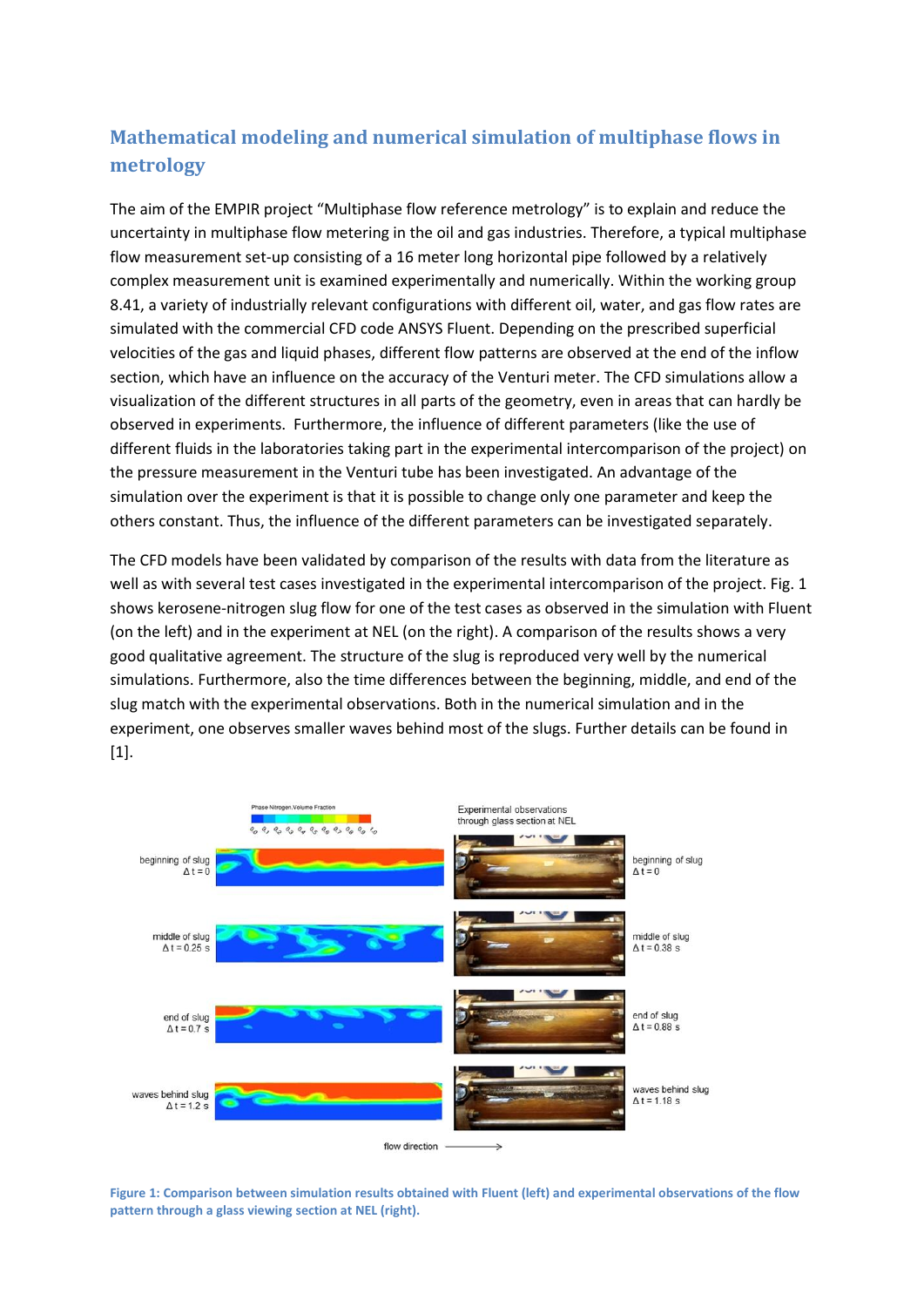In order to investigate the influence of several operational parameters on the pressure measurement, not only a horizontal pipe, but the whole transfer package, used in the experimental intercomparison of the project, was considered also in the CFD simulations. Fig. 2 shows the flow pattern for one test case simulated with Fluent. One observes the change from slug flow in the horizontal inflow section towards annular-like flow in the vertical Venturi tube. As expected, the blind-T leads to a mixture of the two phases.



**Figure 2: Simulation of one of the test cases: Development of slug flow in the horizontal inflow section (left) and mixture of the phases due to the blind-T (right).**

For the comparison with experimental data, the pressure difference over the Venturi tube was calculated from the results of the CFD simulation. Fig. 3 shows the computed extremal and mean values of the pressure differences for several cases in comparison with experimental results.



**Figure 3: Comparison of extremal and mean values of the pressure difference (dP) by CFD predictions and by experimental observations for several test cases.**